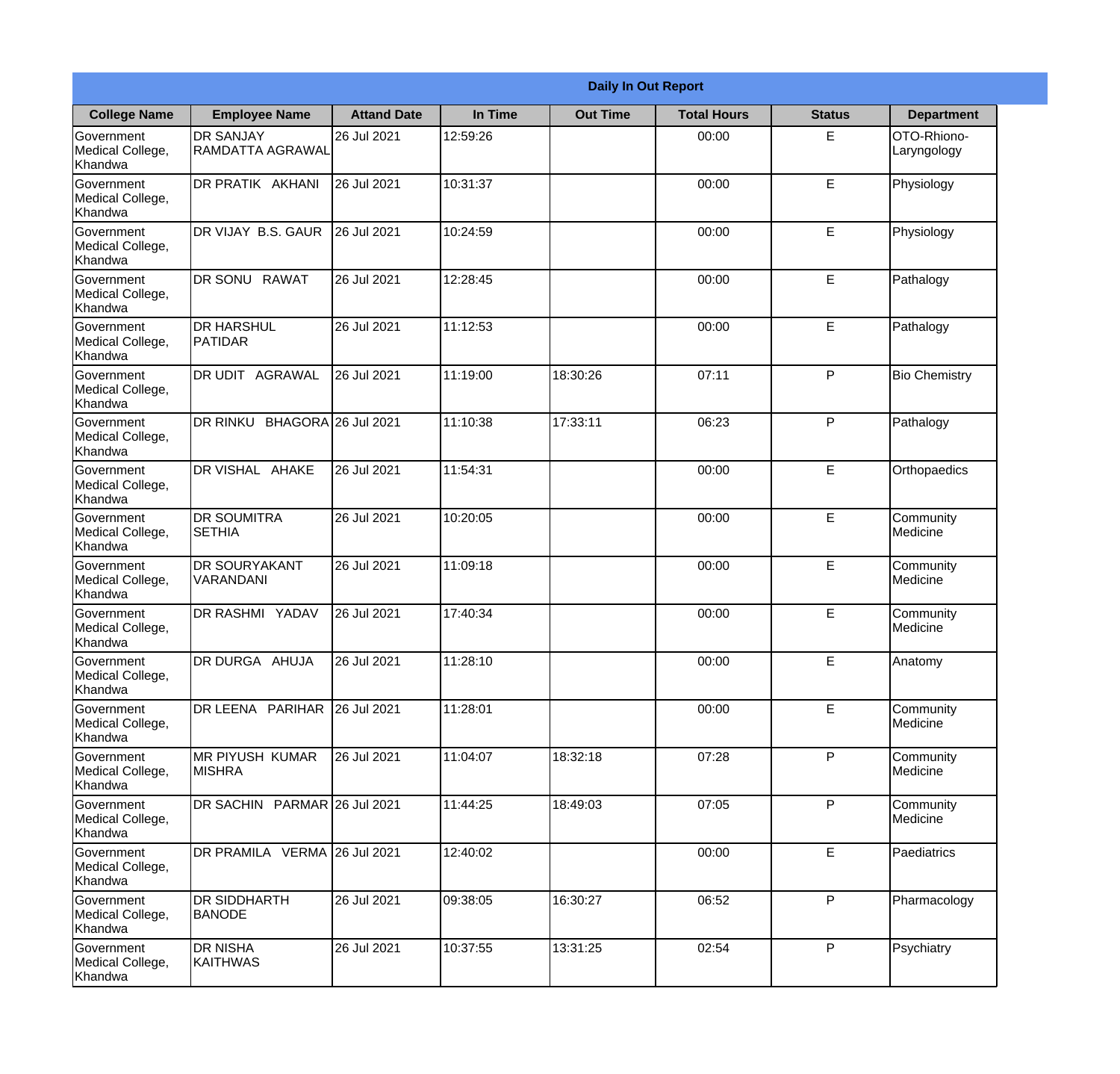| <b>Designation</b>                  | <b>Category</b> |
|-------------------------------------|-----------------|
| Professor                           | Clinical        |
| Assistant Professor   Non Clinical  |                 |
|                                     |                 |
| Associate Professor Non Clinical    |                 |
|                                     |                 |
| Demonstrator/Tutor Para Clinical    |                 |
| Assistant Professor   Para Clinical |                 |
|                                     |                 |
| Associate Professor Non Clinical    |                 |
|                                     |                 |
| Assistant Professor Para Clinical   |                 |
| Assistant Professor Clinical        |                 |
|                                     |                 |
| Assistant Professor   Para Clinical |                 |
|                                     |                 |
| Demonstrator/Tutor Para Clinical    |                 |
| Assistant Professor Para Clinical   |                 |
|                                     |                 |
| Demonstrator/Tutor Non Clinical     |                 |
|                                     |                 |
| Assistant Professor   Para Clinical |                 |
| Statistician                        | Para Clinical   |
|                                     |                 |
| Assistant Professor Para Clinical   |                 |
|                                     |                 |
| Professor                           | Clinical        |
| Associate Professor   Para Clinical |                 |
|                                     |                 |
| Assistant Professor Clinical        |                 |
|                                     |                 |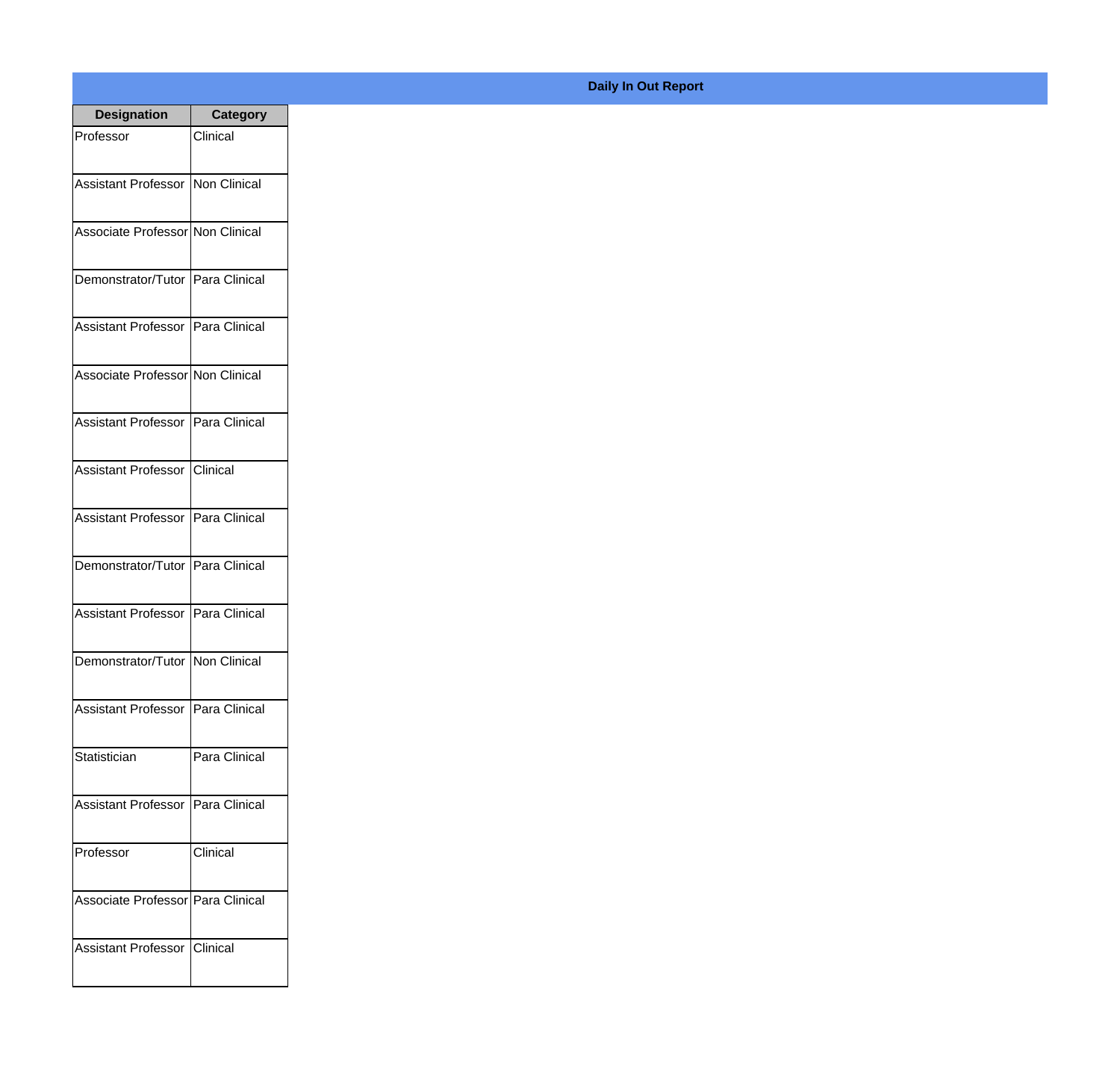|                                                  |                                                |             |          | <b>Daily In Out Report</b> |       |   |                             |
|--------------------------------------------------|------------------------------------------------|-------------|----------|----------------------------|-------|---|-----------------------------|
| Government<br>Medical College,<br>Khandwa        | <b>DR RANJEET</b><br><b>BADOLE</b>             | 26 Jul 2021 | 10:48:40 |                            | 00:00 | E | <b>General Medicine</b>     |
| Government<br>Medical College,<br>Khandwa        | <b>DR ASHOK</b><br><b>BHAUSAHEB NAJAN</b>      | 26 Jul 2021 | 10:21:12 |                            | 00:00 | E | Forensic<br>Medicine        |
| Government<br>Medical College,<br>Khandwa        | <b>DR NITESHKUMAR</b><br>KISHORILAL<br>RATHORE | 26 Jul 2021 | 10:12:09 |                            | 00:00 | E | Pharmacology                |
| <b>Government</b><br>Medical College,<br>Khandwa | <b>DR PRIYESH</b><br><b>MARSKOLE</b>           | 26 Jul 2021 | 10:53:13 | 17:40:28                   | 06:47 | P | Community<br>Medicine       |
| <b>Government</b><br>Medical College,<br>Khandwa | <b>DR SANGEETA</b><br><b>CHINCHOLE</b>         | 26 Jul 2021 | 11:02:20 |                            | 00:00 | E | Physiology                  |
| Government<br>Medical College,<br>Khandwa        | DR NISHA MANDLOI<br>PANWAR                     | 26 Jul 2021 | 09:39:36 | 17:41:15                   | 08:02 | P | Obstetrics &<br>Gynaecology |
| Government<br>Medical College,<br>Khandwa        | <b>DR SATISH</b><br><b>CHANDEL</b>             | 26 Jul 2021 | 09:06:42 |                            | 00:00 | E | Pharmacology                |
| <b>Government</b><br>Medical College,<br>Khandwa | <b>DR MUKTESHWARI</b><br><b>GUPTA</b>          | 26 Jul 2021 | 11:36:20 | 18:54:31                   | 07:18 | P | Pharmacology                |
| Government<br>Medical College,<br>Khandwa        | <b>DR PURTI AGARWAL</b><br><b>SAINI</b>        | 26 Jul 2021 | 11:14:59 |                            | 00:00 | E | Pathalogy                   |
| Government<br>Medical College,<br>Khandwa        | DR YASHPAL RAY                                 | 26 Jul 2021 | 10:55:52 |                            | 00:00 | E | Anatomy                     |
| Government<br>Medical College,<br>Khandwa        | <b>DR DEEPIKA</b><br>PANWAR                    | 26 Jul 2021 | 10:58:28 |                            | 00:00 | E | <b>Bio Chemistry</b>        |
| Government<br>Medical College,<br>Khandwa        | RENU<br>WAGHMARE                               | 26 Jul 2021 | 12:35:26 |                            | 00:00 | E | Community<br>Medicine       |